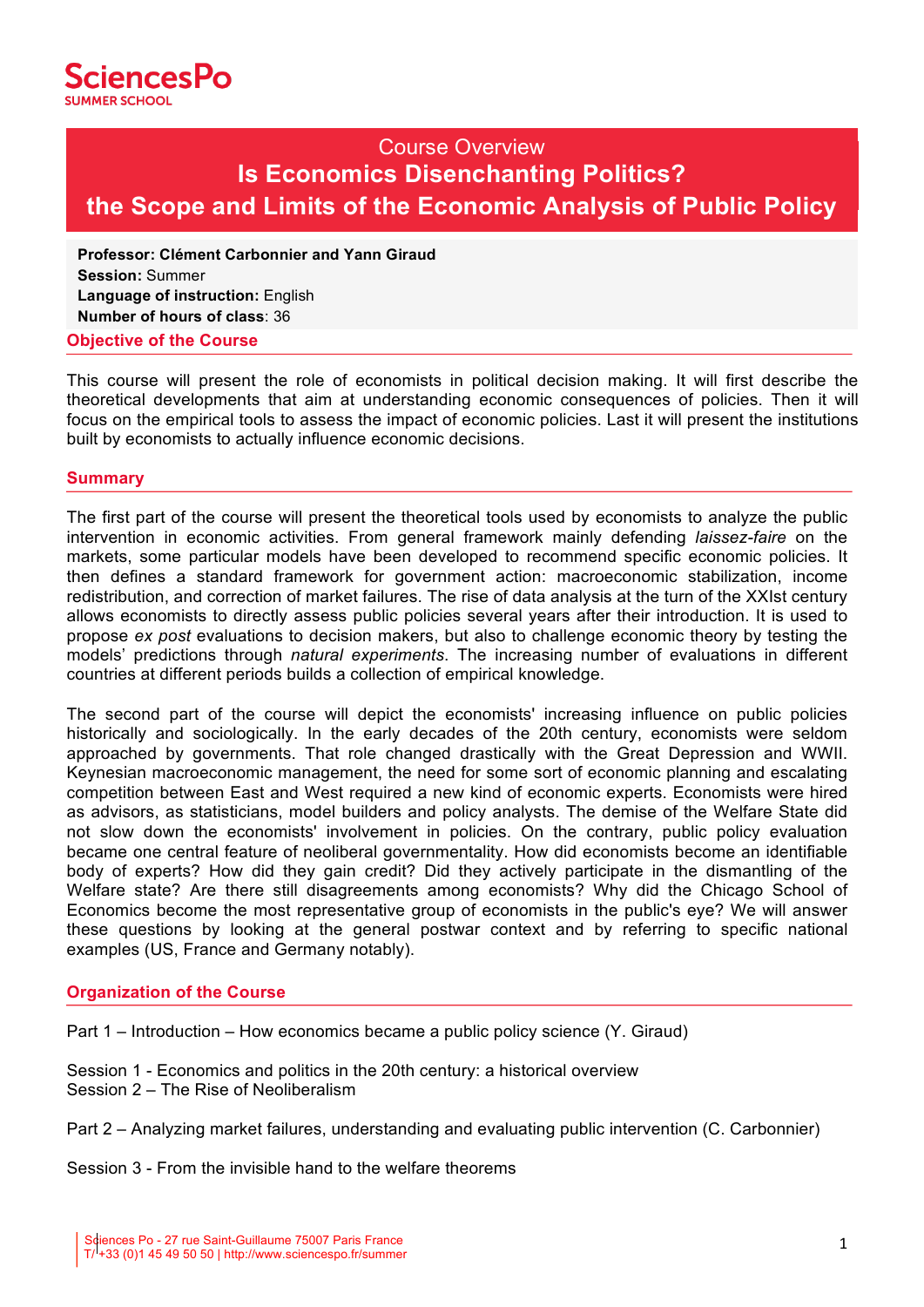

- Session 4 Market failure and market solutions I: externalities and public goods
- Session 5 Market failure and market solutions II: moral hazard
- Session 6 Market failure and market solutions III: selection
- Session 7 Growing empirics: structural econometrics, controlled experiment and natural experiment
- Session 8 Practical evaluation and the five stages of grief

Part 3 – Public Economics in Social and Historical Context: why do economists disagree on public policies?

- Session 9 MIT, Cowles and the engineer's view of public intervention
- Session 10 Chicago economics and its growing influence on economic policies
- Session 11 Controversies and dissents regarding role of the State in economics
- Session 12 Economic influence on policy outside of governments

## **Requirements for course validation**

Students are expected to actively participate in the sessions, having read the papers or book chapters required for each one of them in advance. Participation will count for 10% of the final grade. At the end of the  $8<sup>th</sup>$  session, there will be a mid-term exam, which will specifically evaluate Part 2 of the class. This will consist of a set of short questions, which the students will answer in one or two short paragraphs for each one. This mid-term exam will count for 40% of the final grade. The final exam will last three hours and deal with all the content of the class. Yet, it will address more specifically session 1-2 and 9-12. Students will choose between two questions, which they will answer in a 4 to-6-page essay. This will count for 50% of the final grade.

# **Bibliography**

## Mandatory Readings

Bernstein, Michael (2004). *A Perilous Progress: Economists and Public Purpose in Twentieth-Century America*, Princeton University Press.

Mirowski, Philip (2014). "The Political Movement that Dared not Speak its own Name: The Neoliberal Thought Collective Under Erasure", working paper.

Morgan, Mary (2003). "Economics." In Porter, Theodore M. and Ross, Dorothy (eds.), *The Cambridge History of Science Volume 7: The Modern Social Sciences*. Cambridge: Cambridge University Press, pp. 275-305.

## Suggested Readings

Ross Emmett, ed. (2010). *The Elgar Companion to the Chicago School of Economics*. Edward Elgar. Fourcade, Marion (2009). *Economists and Societies*. Princeton University Press.

Stiglitz Joseph E. and Jay K. Rosengard (2015) *Economics of the Public Sector*, W. W. Norton & Company.

Weintraub, E. Roy (2014). *MIT and The Transformation of American Economics*. Duke University Press.

# **Professors Biographies**